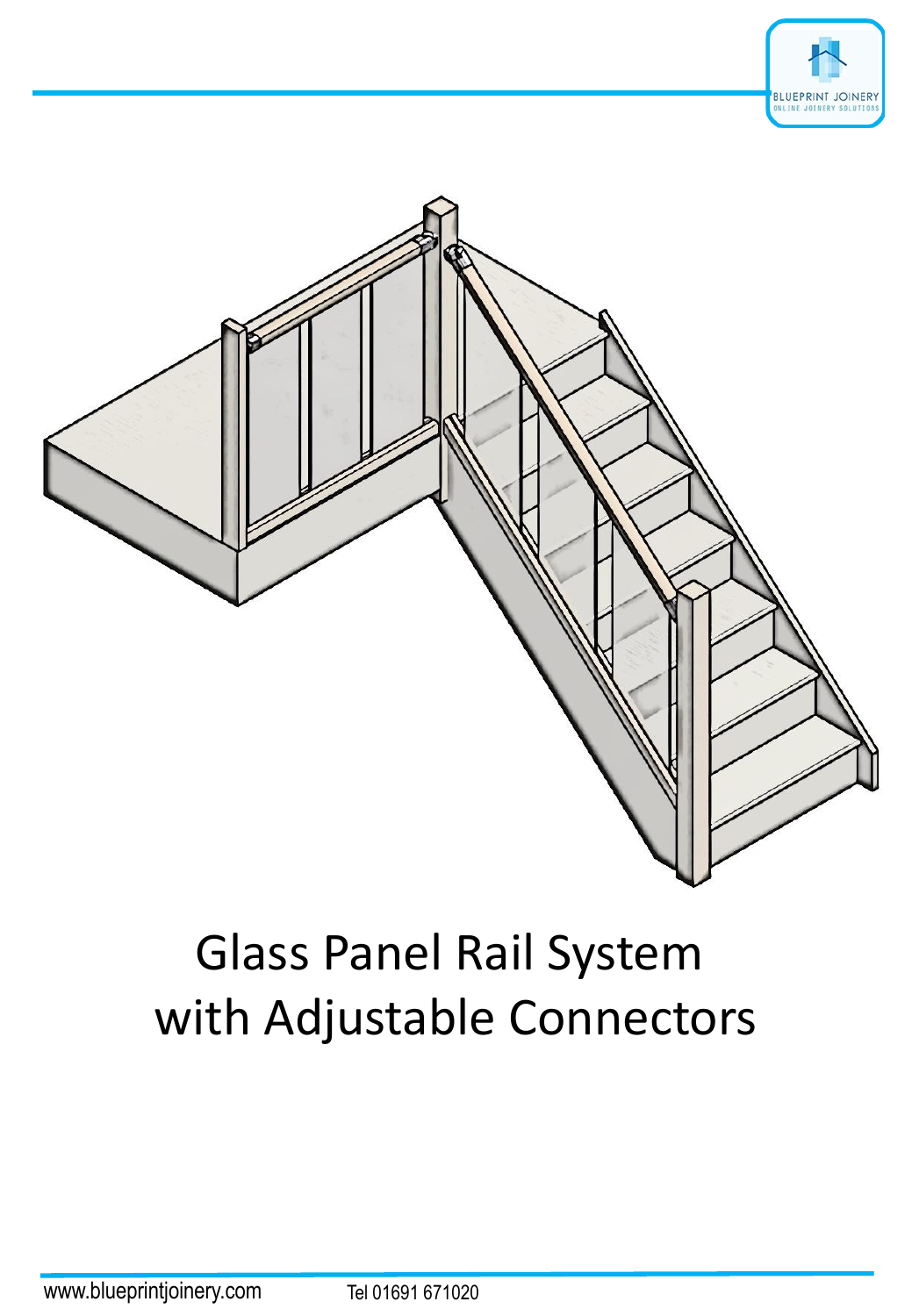## FITTING INSTRUCTIONS – Glass Panel Rail & Slimline connectors



#### **Stairs**



Place base rail on stair nosing and offer up to newel posts. Mark and cut to length. Fix base rail to top of string by drilling clearance hole through bottom of base rail groove and secure with suitable screws, ensuring the screw heads are sunk below groove face



Assemble 2 off adjustable connectors using nut and bolt supplied. One will be for the bottom post with the connector facing up and one will be for top post with connector facing down



Offer handrail into bottom connector. It may be necessary to chisel the rail end slightly, in order to achieve a good fit. Pilot drill through screw hole at back of connector and secure with suitable screw



Offer bottom connector and rail assembly to bottom newel post face so handrail points up the stairs. Position top connector against top newel post so the rail runs alongside it. This requires 2 people



Mark the handrail in line with back of the rail connector hood as shown above. Measure and mark 6mm down from the mark and cut handrail to length. Fix top connector to top rail end (see Fig 3)



To establish handrail location, place a rake glass panel in base rail groove at bottom and top of stairs, using an 80mm timber off cut to create a gap between panel and post to accommodate connectors. Use spirit level to ensure panels are vertical. Offer handrail assembly over panel tops. This is best done with 2 people



With handrail fully down onto top of glass panels, mark locations of bracket tops on top and bottom newel post faces. Remove rail and panels



Fix bracket base part to bottom and top newel post marks, ensuring they are central to post face. Drill pilot holes and fix to newels using screws supplied



To work out how many panels are required, measure horizontal distance between posts*. NB panels should be set 80mm min from newel posts.* Subtract 160mm from post to post measurement to give actual distance. *Divide this distance by width of panel + 50mm, Round down to next whole number (panels). Multiply panel width by number of panels. Subtract this from actual distance. Divide this by number of panels minus 1 to get gap sizes eg 3 panels -1 = divide by 2*

Tel 01691 671020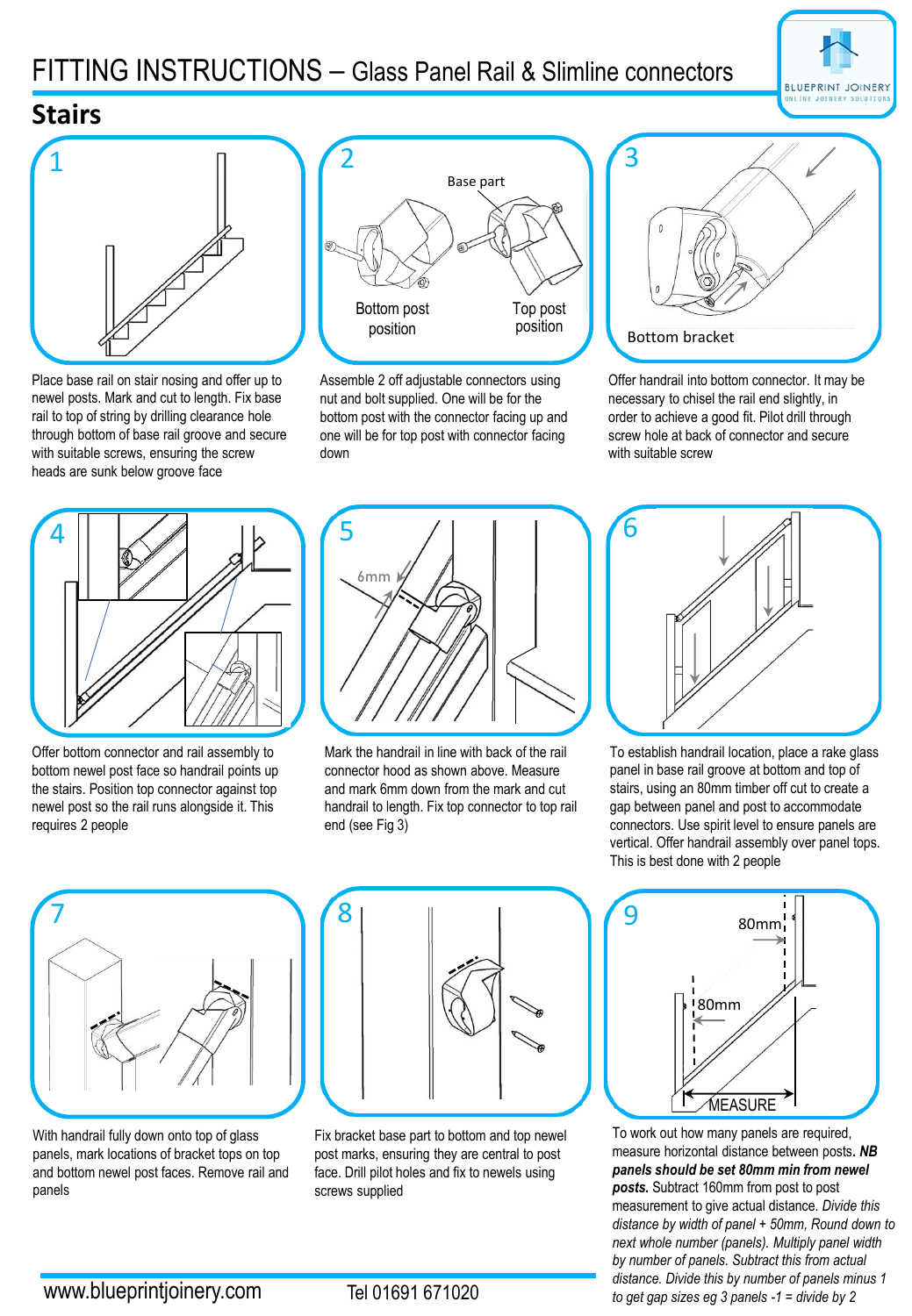

11

*NB if gaps are greater than 99mm, add an extra panel and recalculate.*

Run bead of clear silicon into bottom rail groove and offer panels into groove resting them against 80mm offcut at bottom post. Use cardboard between each panel for protection

#### **Landing**



Install half newel post to wall at same height as post at top of stairs. Measure between posts and cut and fix base rail to floor, ensuring screw heads are below groove face.



Run bead of clear silicon in handrail groove. Carefully offer handrail assembly between posts and over top of glass panels. Align rail end brackets with base brackets on newel posts. Fix brackets together using nut and bolt supplied

Measure and mark handrail. Reduce length by 104mm to accommodate brackets. *NB on a return landing, measure and mark the handrail and mitre both rail ends. Glue and dowel the mitred ends then cut 52mm off both open ends.*



Working from top post down, take handrail and base rail fillets which have been cut to suit the gap. Fit into groove using glue and screwing through (you will need to drill clearance holes through fillet) or use nail gun with suitable size nails. Push panel to fillet ends, check vertical and fix next pair of fillets. Repeat until run is completed



Offer rail brackets to each end of the handrail, drill pilot holes and fix using screws supplied.



Connect base part connector to rail connector on both rail ends using nuts and bolts supplied.



Insert 2 landing panels into the base rail groove and position them approx. 60mm away from posts at each end. Offer handrail assembly between posts and onto top of handrail so panel tops are in the rail groove.



With handrail fully down onto panel tops, mark the location of the bracket tops onto both newel posts. Remove rail and panels